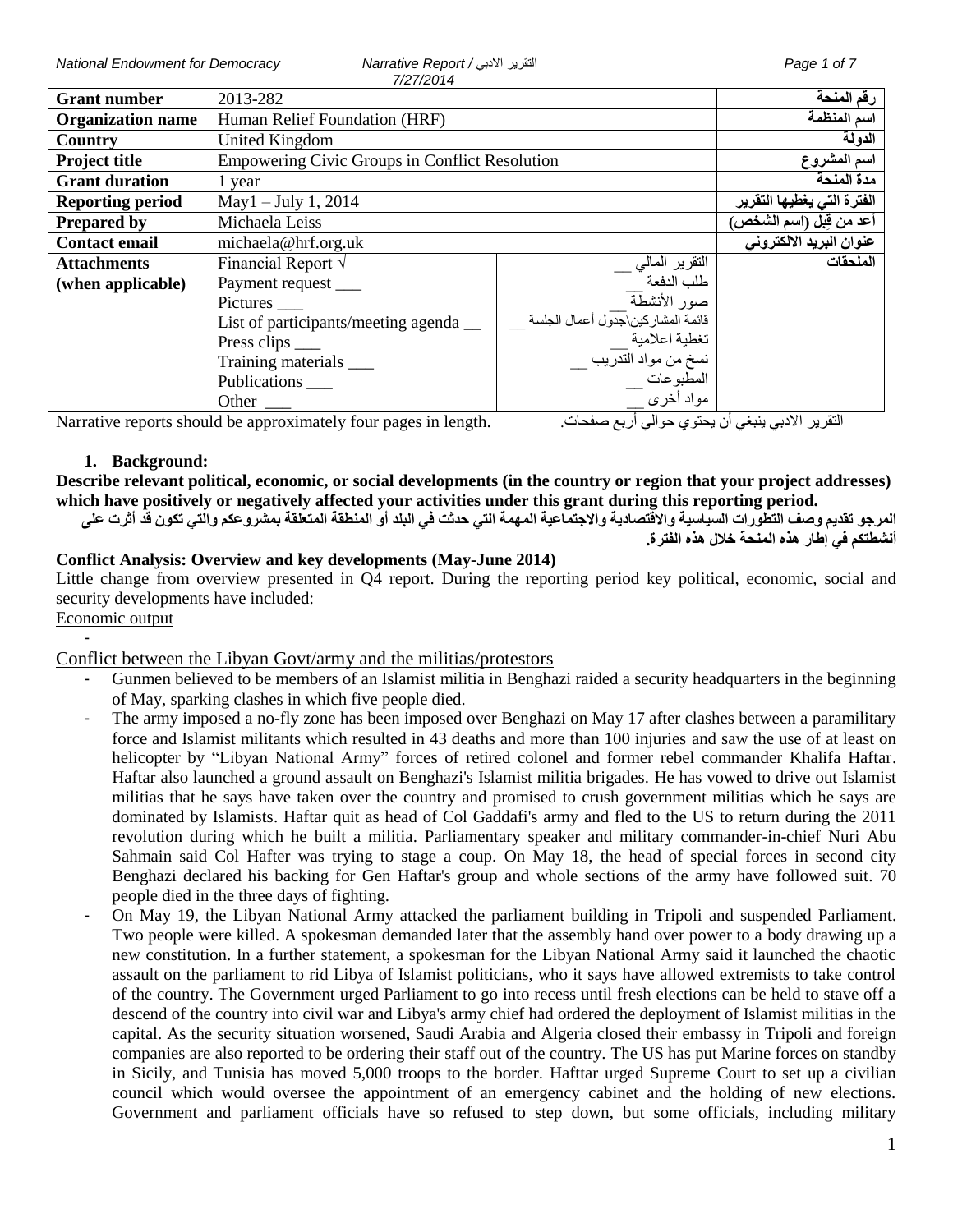commanders and Libya's ambassador to the UN, have said they support Gen Haftar's plan. On Tuesday the interior ministry released a statement saying that it "supported fully" the campaign. However, Interior Minister Salih al-Mazig later denied the report, insisting that he was siding "with the people". Libya's interior ministry funds several of the armed groups that have been under attack in the past week. The head of Libya's navy, Gen Hassan Abu-Shannaq, also announced his support for the operation. The fighting, the worst since the 2011 revolution, has spread across the country as army and militia units declare for the rebels or the government. During the week of May 18 to 24, clashes continued in Tripoli, with rockets hitting residential areas.

- On May 27, the US state department warned any American citizens in Libya to leave the country immediately and said it was sending a warship carrying around 1,000 marines to the region for any possible evacuation of American officials.
- On May 28, Libyan forces loyal to a renegade general have bombed government-funded Islamist militia February 17<sup>th</sup> Brigade in Benghazi. The brigade is a powerful force known for its close ties to the hardline Islamist group Ansar al-Sharia. In a news conference on Tuesday, Ansar al-Sharia's commander Mohamed al-Zahawi described the military operations against his group and others in Benghazi as a "crusade". He accused Gen Hafter of being backed by foreign powers, and warned the US against any intervention in Libya.
- On June 1, 18 people were killed in intense fighting in Benghazi. The fighting started when Ansar al-Sharia militants attacked forces loyal to renegade General Khalifa Haftar, who hit back with airstrikes. Dozens were also reported injured in the neighboring city of Al-Marj.
- Prominent Libyan journalist Meftah Buzeid, known for his fierce criticism of Islamist militias, has been shot dead in the city of Benghazi. He was the editor of the Burniq newspaper and had regularly appeared on television challenging the rise of such groups since the 2011 revolution and was in support of Gen Haftar.
- On May 27, gunmen attacked the home of Libya's new prime minister; he and his family were in the house at the time but escaped unharmed.
- On June 3, a suicide attack was carried out at the home of Gen Haftar, killing people. Gen Haftar survived the attack. On the same day, a rocket hit the headquarters of the Prime Minister.
- Benghazi has turned into a war zone with daily fighting between Haftar's forces and Islamist militias.
- Haftar is supported by the powerful Zintan militia, while Misrata's militia is allied with Congress.
- A big explosion at an army checkpoint some 50km (30 miles) outside Benghazi has wounded six people on June 11.
- Clashes continued between Haftar's troops and Islamist militias in Benghazi throughout June, with heavy artillery being used.

Targeted attacks against foreigners

- A Swiss national working for the International Committee of the Red Cross (ICRC) was killed in Sirte in the beginning of June. Michael Greub, the head of the organisation's Misrata branch, was shot dead as he left a meeting in the coastal town.

#### Political tensions

- Libya's interim parliament has confirmed the appointment of Ahmed Maiteg as the new prime minister in a vote on May 4. Mr. Maiteg, 42, is a businessman from Misrata and the country's fifth PM to be appointed in the past two and a half years. Some deputies had claimed the vote on Sunday was illegal, arguing that it continued after Mr Amawi had declared the session over. Other members argued that no laws were violated. Acting Congress chairman Ezzedine Al-Amawi later declared the ballot illegal after a row over the procedure, but on May 5, a decree signed by the head of Congress, Nuri Abu Sahmein, named Mr Maiteg as interim prime minister.
- Disputed Libyan Prime Minister Ahmed Maiteg says he is stepping down to comply with a Supreme Court ruling that his election was unconstitutional. Libya's parliament said it would accept the ruling. Maiteg's rival Mr Thani said he would step down in April following an attack on his family. However, he refused to recognise the election of Mr Maiteg because of the circumstances of the vote.

Other significant events

- On June 15, US military, law enforcement and intelligence units arrested Abu Khattala, the suspected leader of the attack on the US consulate in Benghazi in 2011 in which Ambassador Stephens was killed. Libya condemned the raid as an infringement on its sovereignty. Justice Minister Salah al-Marghani said Tripoli had not been informed about the US operation in advance. Marghani also said the suspect must be returned to Libya and tried there because the local authorities had issued an arrest warrant against him.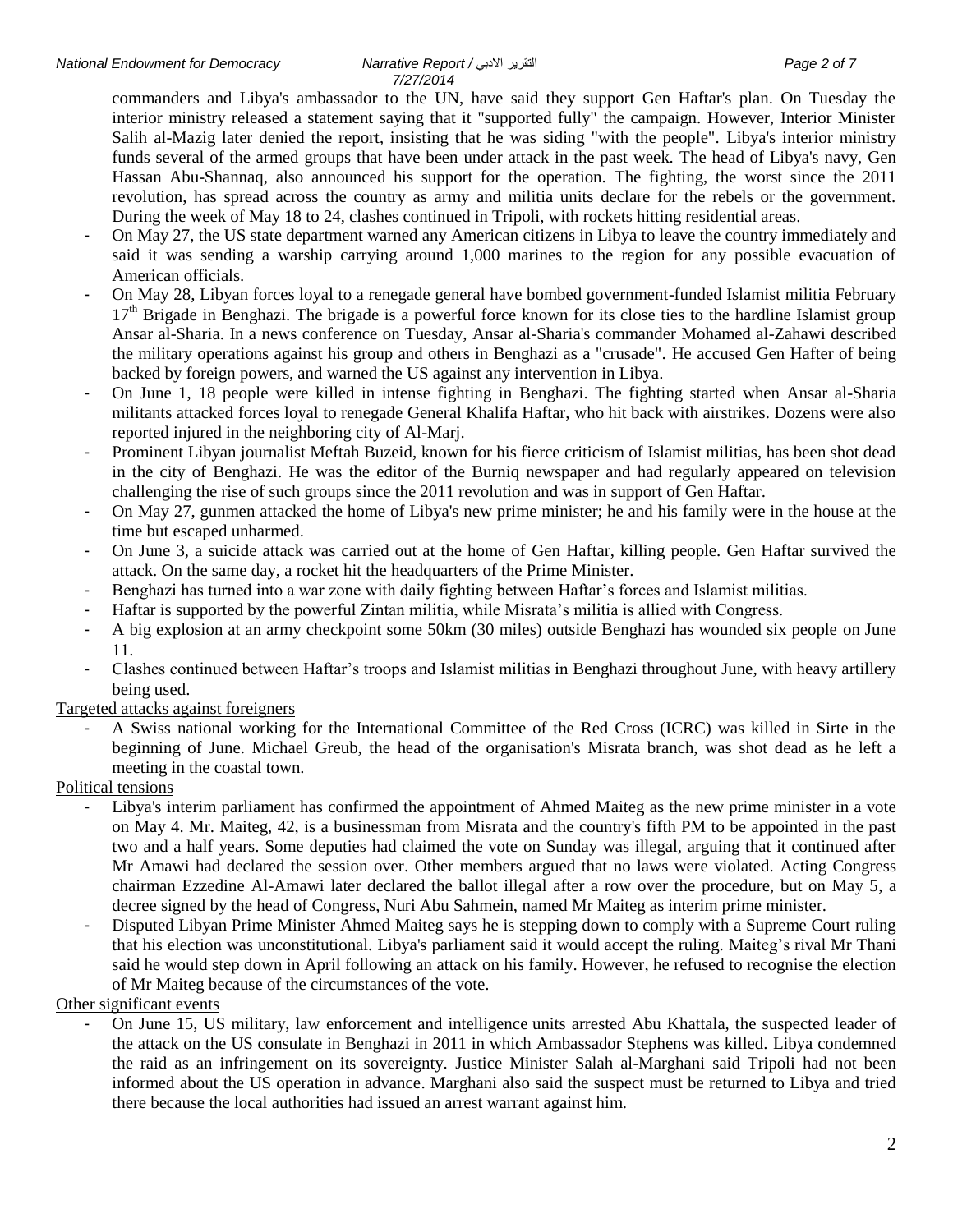- More than 1.5 million voters have registered for the election, compared with 2.8 million who registered for Libya's first election in 2012, Reuters news agency reports. Nearly 2,000 candidates are vying for seats in the new parliament, which will be called the House of Representatives. Secular parties won elections in 2012, but there are no party lists in this election. Instead, candidates are contesting parliamentary seats as individuals - a decision taken to reduce tensions. The new parliament will replace the General National Congress, a body that became riddled with controversy, political deadlock and the ideological battles that have raged since the historic election nearly two years ago. This election is seen as a fresh start, but the underlying divisions, involving political and armed groups, remain. They are all seeking to either overrule or outgun each other. Until these differences are set aside and a compromise reached, the tangible progress many hope for will stay out of reach. The new parliament will be called the House of Representatives. The cabinet issued a decree earlier this month that it would be based in the second city, Benghazi, which feels marginalised.
- Officials said only about 630,000 people voted, fewer than half of those eligible. At least five people died in clashes between government forces and militants in the eastern city of Benghazi. Security officials said Islamist insurgents had opened fire on a local security headquarters. At least another 30 people were wounded. Some polling stations stayed closed for security reasons in the flashpoint cities of Derna in the east, Kufra in the southeast and the main southern city of Sabha.
- At the end of June, a candidate standing in parliamentary elections in the southern city of Sabha was assassinated
- Prominent Libyan human rights lawyer and activist Salwa Bughaighis was assassinated in her home in Benghazi. Ms Bughaighis was an outspoken critic of many of the armed groups, which still control much of Libya. Her husband has disappeared, and relatives believe he has been kidnapped. The killing is the latest in a string of attacks on politicians, activists and journalists who have spoken out against the actions of certain militias.

## **Impact on the Project**

Due to security reasons, the evaluation planned to be conducted in Libya at the end of training workshop 2 (March 2014) could not be concluded in Libya and was conducted in the UK at the end of April, beginning of May instead. The HRF Project Manager travelled to Birmingham for this purpose.

## **2. Summary:**

## **In bullet point form, summarize your organisation's activities and main achievements under this grant during this reporting period.**

**باختصار, المرجو تقديم ملخص االنشطة المهمة واالنجازات الرئيسية في إطار هذه المنحة خالل هذه الفترة.**

- Participants developed further action plans for small projects to be consolidated into a proposal for a small grants project as part of Phase 3 of this project
- HRF Project Manager travelled to Birmingham, UK, for 3 days to
	- o Conduct/conclude project evaluation
	- o Draft Recommendations Report, incorporating lessons learned and best practices from the project
	- o Start the development of a proposal for a follow-up project, based on the needs and recommendations of the project participants
- HRF kept (and will continue to keep) in contact and mentor the participants
- HRF and RTC have continued to coordinate project activities with international organizations working in Libya in the realm of peace and conflict
- Regular fortnightly Skype calls held between HRF and RTC to discuss project progress and obstacles
- HRF and RTC continued to monitor the security situation in Libya with contacts in Libya

## **3. NED program activities:**

**List and describe activities related to your NED grant which took place during this reporting period. These activities should match the activities described in your grant agreement. If describing events, please include the date, location, and the number and a description of the participants.**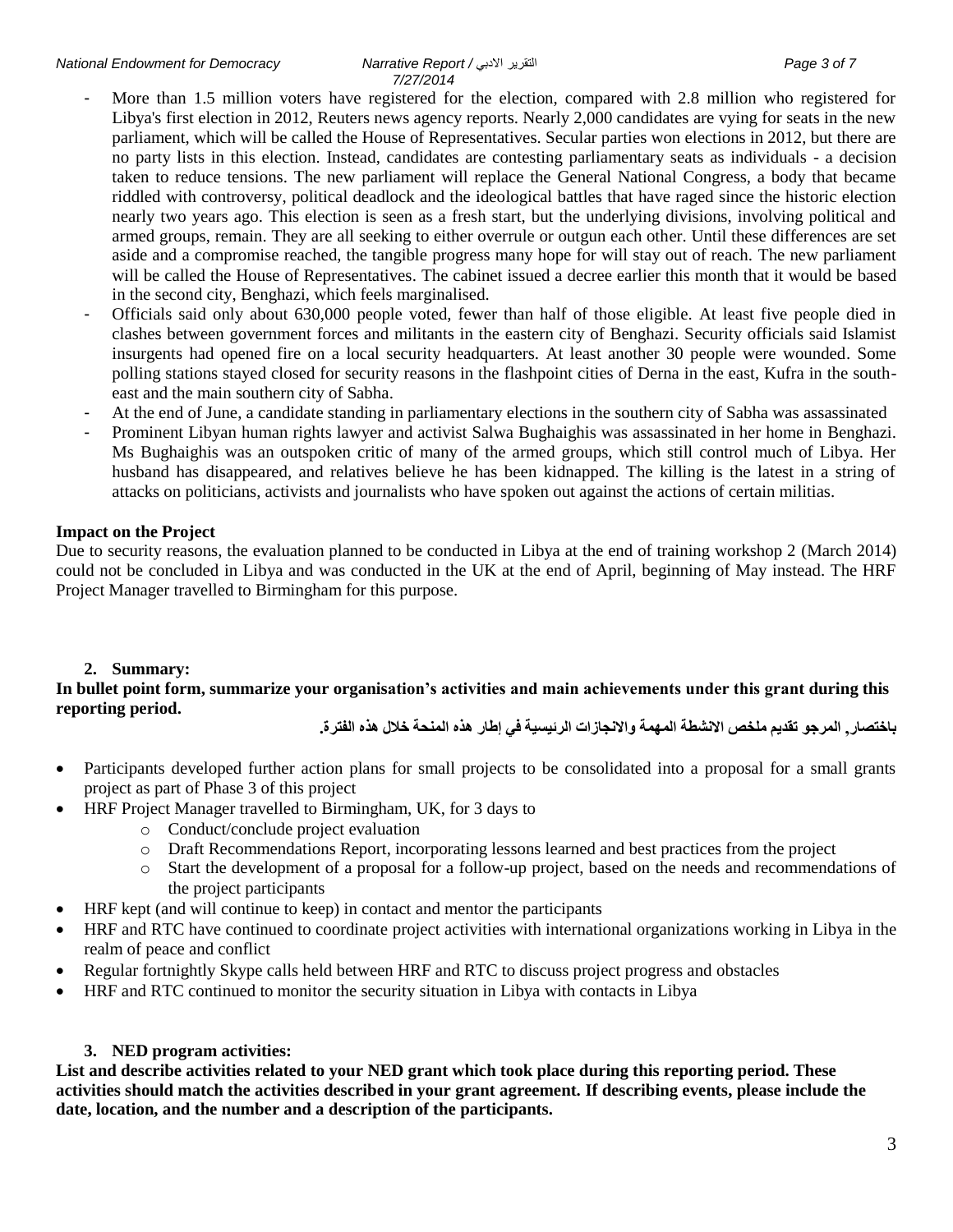**المرجو وصف بدقة االنشطة المدعومة من قبل الصندوق الوطني للديمقراطية التي قمتم بها اثناء هذه الفترة. ينبغي أن تكون أنشطة المشروع متوافقة مع اتفاقية المنحة. لالجتماعات والتدريبات يرجى ذكر تاريخ ومكان النشاط وكذلك عدد الحاضرين وإعطاء لمحة مختصرة عن المشاركين.**

## **Phase 3: Phase out, strategic planning for next phase and finalization of proposal**

As mentioned above, the evaluation could not be completed in Libya due to security reasons. The HRF Project Manager therefore travelled to the UK to conduct the evaluation visit together with the RTC Project Officer, RTC Peace and Conflict Advisor and RTC Director from 30 April – 2 May, 2014.

During this reporting period, HRF has continued to mentor and support participants as they were developing project ideas and action plans for a follow-up project. During the evaluation visit to the UK, the project team consolidated these project ideas and developed a proposal for a follow-up project. Further project ideas were received in June and the project proposal was finalized in June 2014 and submitted on June 20 for the NED board meeting in September 2014.

HRF and RTC developed recommendations from the best practices applied in and lessons learned from the project. The Recommendations Report, which has been annexed to this report, has been disseminated to international and national NGOs and CSOs, the donor and other stakeholders through HRF's and RTC's networks.

## **4. Evaluation:**

**How do you evaluate the results of your project so far, and how do you evaluate its impact? (Describe what has met, exceeded, and fallen short of your expectations.)**

**ما هي ارتساماتكم على النتائج التي يحققها المشروع وكيف تقيمون تأثيرها؟**

## **Progress, Results and Impact**

Phase 1:

In reflecting on progress of the project as a whole, HRF and RTC consider that the project has been implemented successfully and has exceeded our expectations.

The project was successfully promoted to international organizations working in Libya, as well as to donors funding similar activities in country. Regular consultations were held with international organizations working in similar fields in Libya, to keep them updated about the project's progress and discuss challenges.

HRF and RTC feel that the objectives of the Scoping Mission were met despite the restrictions faced due to the security situation which did not allow the project team to travel outside Tripoli.

As planned, participants from 15-20 civic organizations were recruited and introduced to conflict transformation in two one-week workshops and initiated a learning process to develop their skills in context analysis, dialogue and problemsolving to address those conflicts and issues hindering the transition process and the emergence of a democratic state in Libya.

#### Phase 2:

A training curriculum was developed suitable to the needs of the identified participants and the objectives of the project. The curriculum was flexible and especially in Workshop 2 adapted day-to-day according to the training needs, issues faced during the implementation of conflict resolution activities and general questions of the participants. Throughout the training programme, the knowledge and expertise of participants was drawn on and formed the basis for case studies, analysis and practical action plans. A participatory approach was used, drawing on principles of adult learning. The training included: conflict analysis, listening skills, dialogue, negotiation, mediation, reconciliation, critical issues, disarmament, demobilisation and reintegration and action planning.

In the period between the two workshops, the participants planned and implemented conflict resolution activities, such as facilitating dialogue, raising awareness for nonviolent conflict resolution, passing on the new skills to their peers. They thus not only gained theoretical knowledge and practical experience, but actually contributed to resolving some of the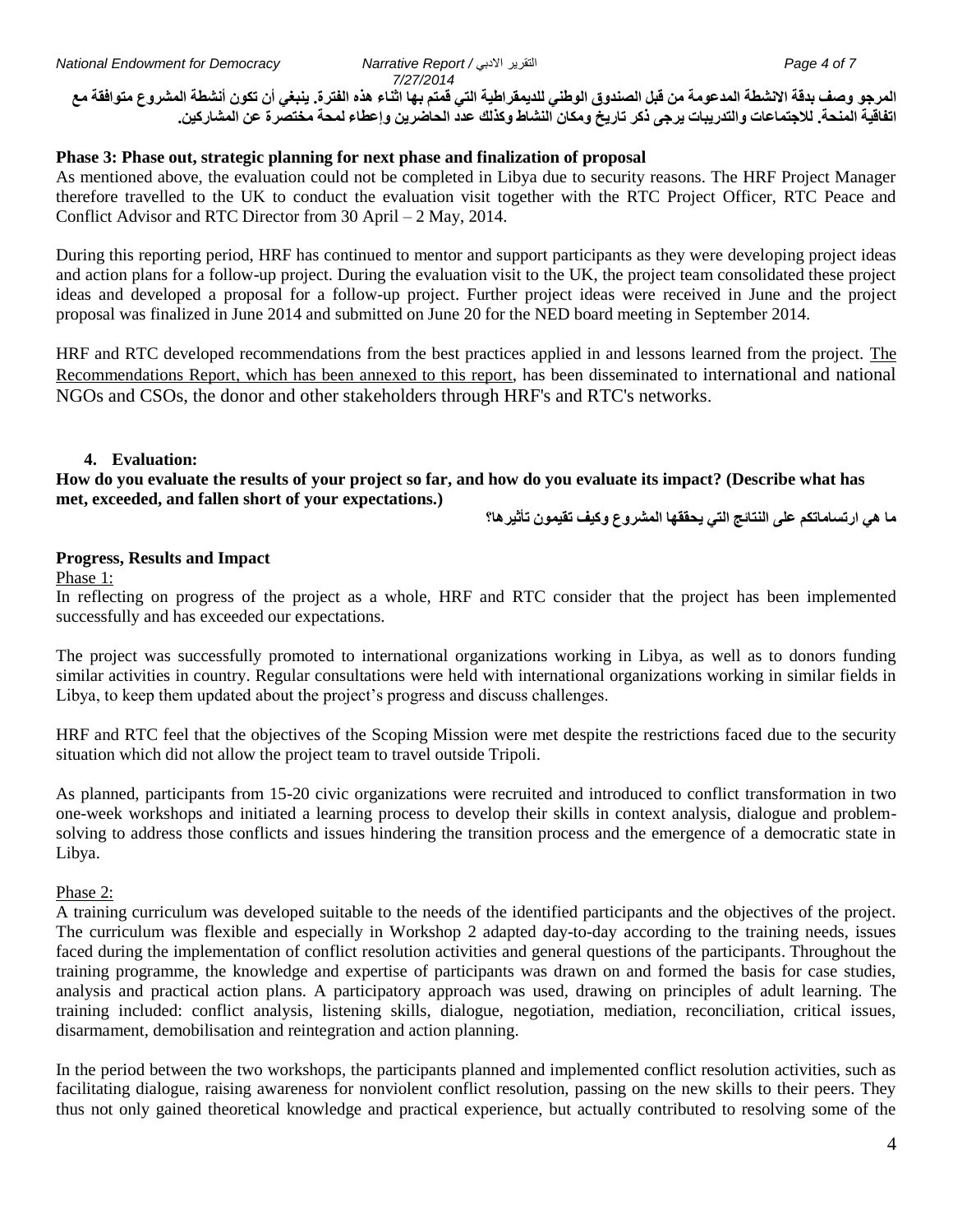#### *National Endowment for Democracy Narrative Report /* االدبي التقرير *Page 5 of 7*

## *7/27/2014*

hottest conflicts in Libya. Several participants intervened in some of the 'hottest' and most critical conflicts in Libya, such as the conflict between the army and Ansar Al-Sharia militias in Benghazi, the militias blocking oil ports in the east of the country and government sponsored militias trying to free the ports, and conflicts between the Tobu and Zuweiya tribes in southern Libya. The activities implemented by the participants and the level of skills they developed by far exceeded our expectations. HRF stayed in contact with the participants between Workshop 1 and 2 as participants were implementing conflict resolution activities to practice and internalize their leaning.

During the trainings, most participants participated actively. The methodology applied in the project has proven very successful: it deeply engaged participants and enabled them to carry out their own conflict transformation activities. It became clear that the participants learned a great deal about themselves and each other during the process. The majority of the participants evaluated the trainings as very useful and all wish to receive further training. The majority of the participants wishes to be engaged in future projects that will allow them to further build their skills and implement their own conflict transformation projects.

#### Phase 3:

At the end of workshop 2, participants were asked to develop project ideas and action plans for a joint follow-up project, as well as for individual projects in the period of April and May; their project ideas include: Training Youth Committees in Conflict Resolution in Sabha, Setting up and training committees for conflict resolution in Beni Walid, Setting up a center to coordinate all dialogue processes in Libya, Setting up and training national conflict resolution teams across Libya, etc. HRF stayed in contact with and supported the participants as they developed these action plans. HRF and RTC then consolidated these action plans and developed a follow-up proposal for a project to provide sub-grants to the participants to implement first small conflict resolution projects, addressing those conflicts and issues that are hindering the transition process and the emergence of a democratic state in Libya.

#### Shortcomings:

Communication with the participants was slightly limited, as participants did not regularly access their emails and were generally hard to reach. Therefore, in any future project, the recruitment of a part-time coordinator to be based in Libya should be considered, whose role it would be to conduct regular field visits to the participants and their organizations and provide follow-up via phone, acting as a liaison between HRF/RTC and the participants. Another difficulty was the irregular participation of some participants and the delayed start of each workshop day due to participants arriving late and not being willing to stay longer in exchange. It should be considered though that most participants were volunteers for their organizations and were having full-time jobs. There was, however, a core group of 15 participants who actively participated throughout.

## Overall impact:

Within a period of 4 months tangible results were achieved, including the change of attitudes in participants and contributions to the peaceful resolution of violent conflicts. It is difficult to measure impact after such a short period, the small number of activities carried out and direct beneficiaries reached in this project. However, qualitative data collected by the project team during and after Workshop 2 shows that the project has contributed to building peace, promoting peaceful coexistence, and project participants have taken steps towards establishing an inclusive, participatory, democratic New Libya. The project has had a significant impact on the individual participants who have experienced personal growth and developed new skills. Overall, the participants by far exceeded the expected results and intervened in some of the hottest and most volatile conflicts in Libya.

## Looking ahead:

As with all workshops the real challenge now lies in how to continue keeping this spirit alive as people return to the harsh reality of a context that is deeply divided and in many places caught up in the midst of an intense and violent crisis. It is crucial to keep the momentum of enthusiasm and activism. HRF are putting every effort to maintain communication with the participants until funding is received for a follow up project that will support the participants in implementing small conflict resolution projects.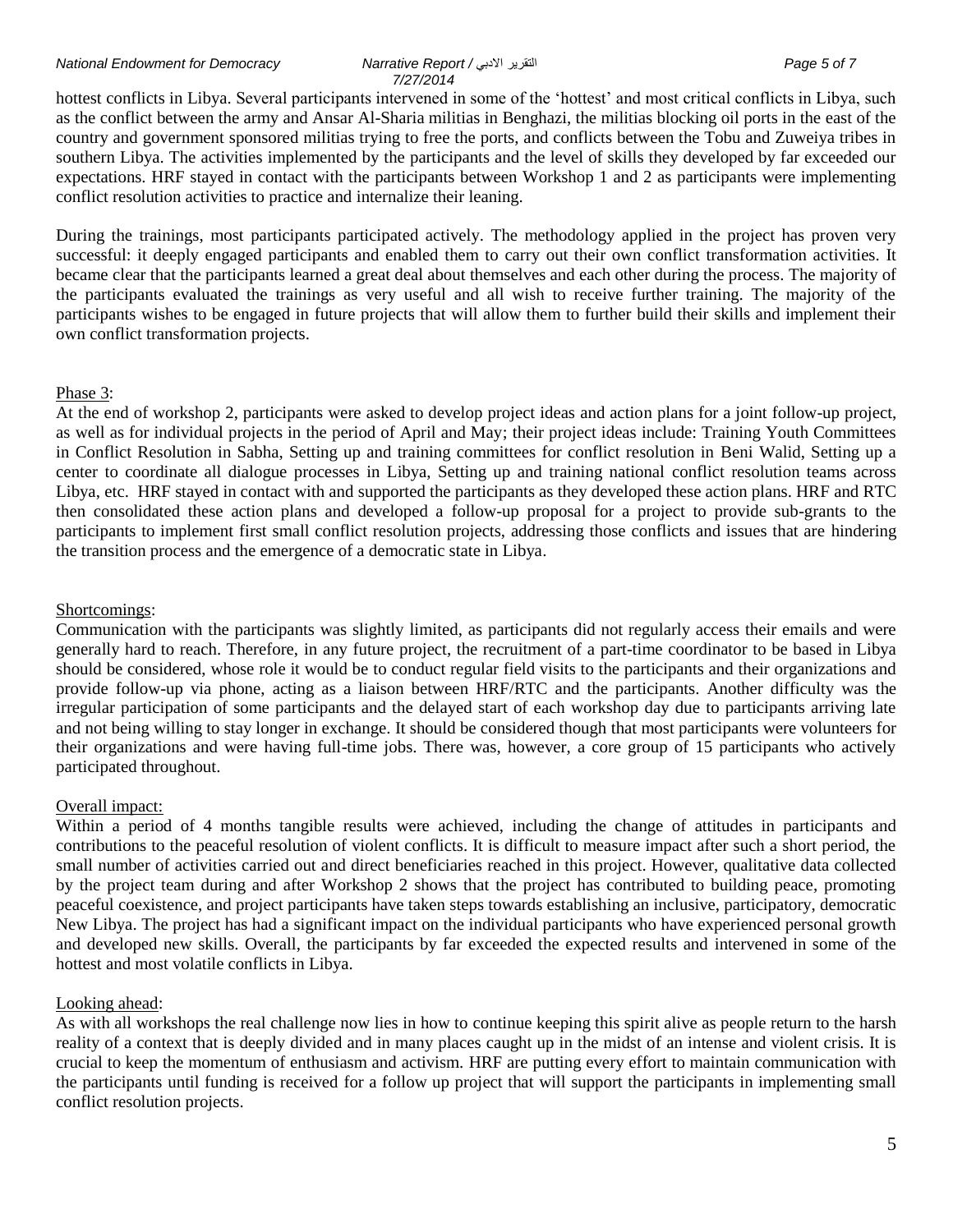#### **5. Objectives:**

**To what extent have your activities to date contributed to achieving your project objectives? Copy the evaluation points from your grant agreement and write one paragraph regarding each evaluation point describing how you evaluate your project according to these indicators.**

**إلى أي حد تكون انشطتكم حتى اآلن ساهمت في تحقيق أهداف المشروع؟ نسخ نقاط التقييم من اتفاقية المنحة الخاصة بك واكتب فقرة عن كل نقطة تصف كيف تقيمون المشروع وفقا لهذه المؤشرات.**

*Objective 1: To introduce 15-20 civic organizations to conflict transformation and build their skills in context analysis, dialogue and problem-solving to address those conflicts and issues hindering the transition process and the emergence of a democratic state in Libya.*

Prior to initiating the training activity a self-assessment tool will be developed and subsequently completed by the participants mapping their individual and group knowledge and skills on conflict analysis, conflict transformation and conflict resolution tools. This will provide a baseline for assessing knowledge and skill development throughout the training. Self-assessment questionnaires and trainer observations will be utilized at each step of the training to assess knowledge and skill development in accordance with this baseline. The assessment for the previous training will be conducted at the initiation of the subsequent training in order to ensure sufficient time for internalization and testing of skills and knowledge both by individuals and their organizations.

Reasonable progress towards achieving the objective is considered, if: *Analysis skills*:

- participants are able to apply the tools of conflict/context analysis to examine and understand the reality of conflict in their own locations/contexts from a variety of perspectives after workshop 1;
- a joint analysis has been developed which identifies a broader societal conflict transformation need in Libya in workshop 2;

*Conflict transformation skills*:

- participants (max. groups of 2) are able to address 1 local conflict of their choice in the time between workshop 1 and 2 utilizing problem-solving and dialogue approaches;
- participants can identify, develop and enact strategies for conflict transformation.

In order to measure progress in analysis skills, the conflict analyses of each participant will be documented and discussed in the group and an activity will be led in Workshop 2 by the end of which the participants will have agreed on a documented joint conflict analysis including priorities and needs. Progress in conflict transformation skills will be measured through brief project reports (oral and written) to be delivered in the beginning of Workshop 2 as well as self assessments through forms.

**Objective 1 has been achieved.** Two training workshops were conducted during which participants developed their knowledge and skills in conflict analysis, listening skills, dialogue, negotiation, mediation and action planning. During the trainings, participants analyzed various Libyan conflicts using several different analysis tools and they practiced listening, negotiation and mediation skills in small groups. Action plans were developed and implemented by groups of the participants at the training to practice and internalize the learning of the training in the period of November 2013 till March 2014. It was decided not to develop a self-assessment tool for the participants, as it was not culturally appropriate and would only have measured pre-existing knowledge rather than skills. The implementation of conflict resolution activities by participants has shown progress in their analysis and conflict resolution skills as well as their ability to identify, develop and enact strategies for conflict resolution (for further details please refer to Workshop 2 Report which was annexed to Narrative Report 4).

*Objective 2: To establish a core group of at least 8 participating CSOs which commit to develop action plans and a project proposal together with the implementing organizations for, and participate in, a 2+ year project (Phase B) towards the establishment of a hub for conflict transformation.*

Reasonable progress towards achieving the objective is considered, if:

a minimum of 8 of the participants sign commitment agreements to participate in the planned 2+ year project (Phase B) in Phase 3 of this project, and contribute to action planning and proposal writing.